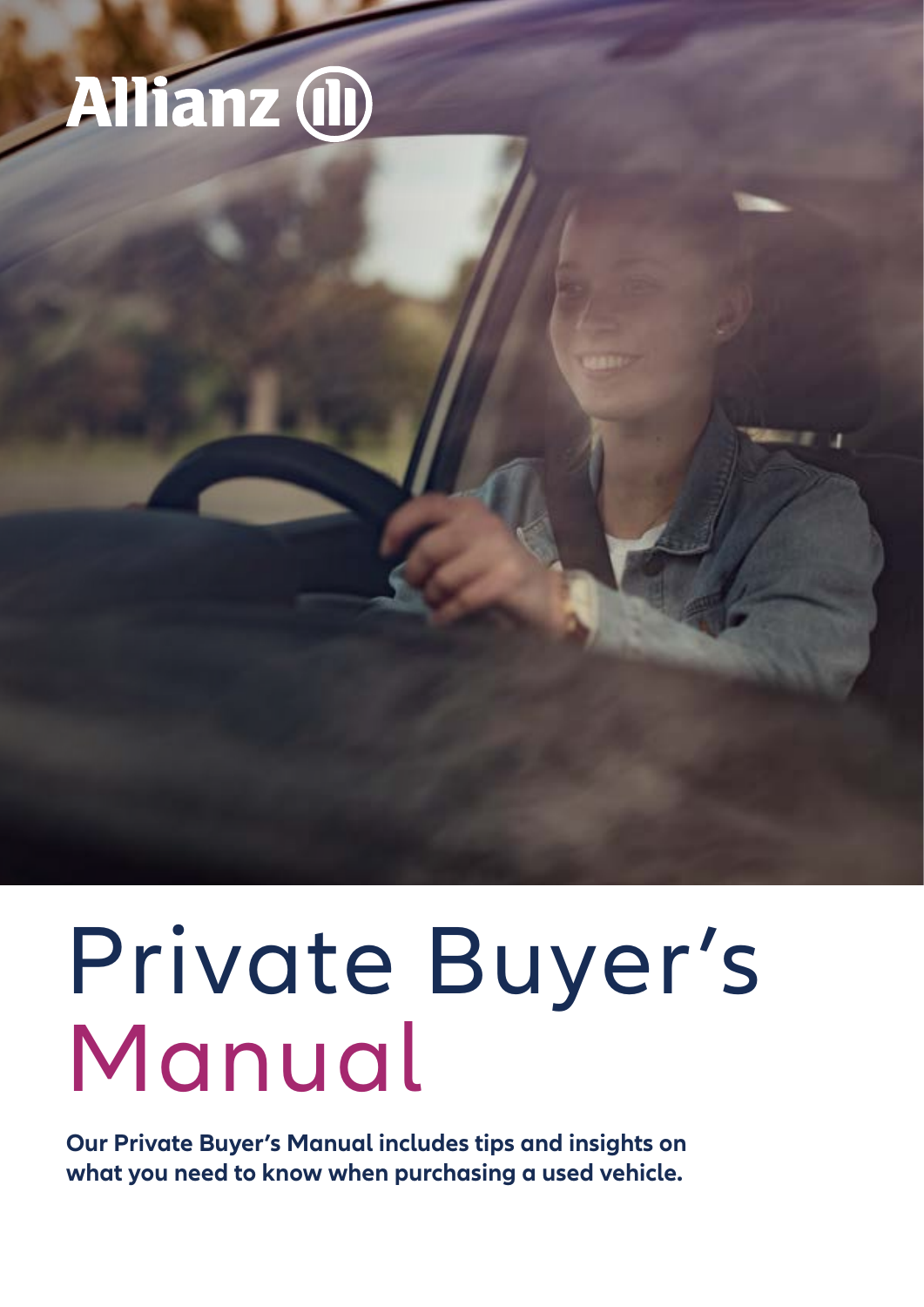# **Contents**

## **97% of Australians who purchased a second-hand car in the last 12 months through a private seller admit they experienced some form of confusion with the purchase.1**

This handbook is designed to help Australians navigate through what to do when buying a used car privately. This guide is a checklist for buying a used car, and covers:



**How to research the right car for you**



**What to do at a private inspection**



**What to do when you're ready to purchase**

Alternatively, if you're experiencing difficulties in the private market, buying a used car from a dealer may allow you to explore your options and to seek advice. Dealers can provide on-the-spot information, transparency about the vehicle and can offer support with finance and insurance.

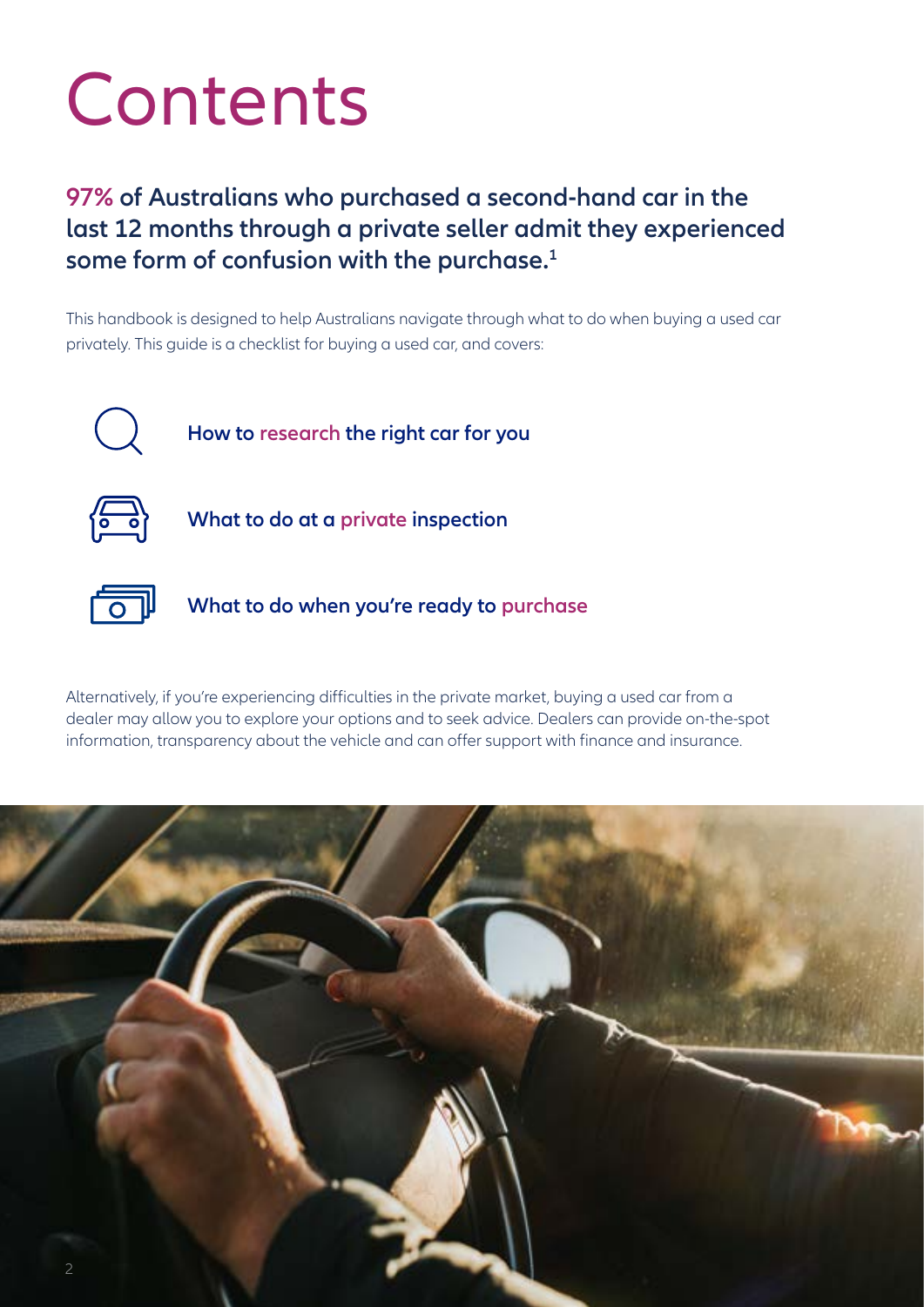## Where to start and what to look for when buying a used car

**The range of used vehicles available can be overwhelming for a private buyer. One in 5 Australians do not have a positive experience when purchasing their second-hand car.1 Therefore it's important to do your research upfront so that you know the right car for your budget and needs. Knowing the questions to ask when buying a used car can also help.**



#### **Price**

It can be a little tricky to navigate price in the private buyers' market. Some sellers are seeking a particular price for their vehicle that isn't based on its value. So if you're able, we recommend comparing vehicles of a similar size, model, age, kilometres on odometer, and features to understand if a car you're interested in is priced in line with the market.

Price can often also be negotiable, but be realistic in what you think you'll be able to agree with the seller. This where your research will come in.

When deciding your budget, remember it's also important to factor in the ultimate cost of the car, including stamp duty, registration and transfer costs, maintenance and repair costs, as well as insurance.

Now is also a good time [get an insurance quote online](https://www.allianz.com.au/car-insurance.html), so you know what your premiums may cost and can factor this into your budget.



#### **Space**

Asking yourself why you are buying the vehicle and what you are going to use it for will help you decide the size and space you need. Will it just be for your daily commute or for long-distance journeys? Is it for work? Or for leisure, like towing a trailer, camper or boat?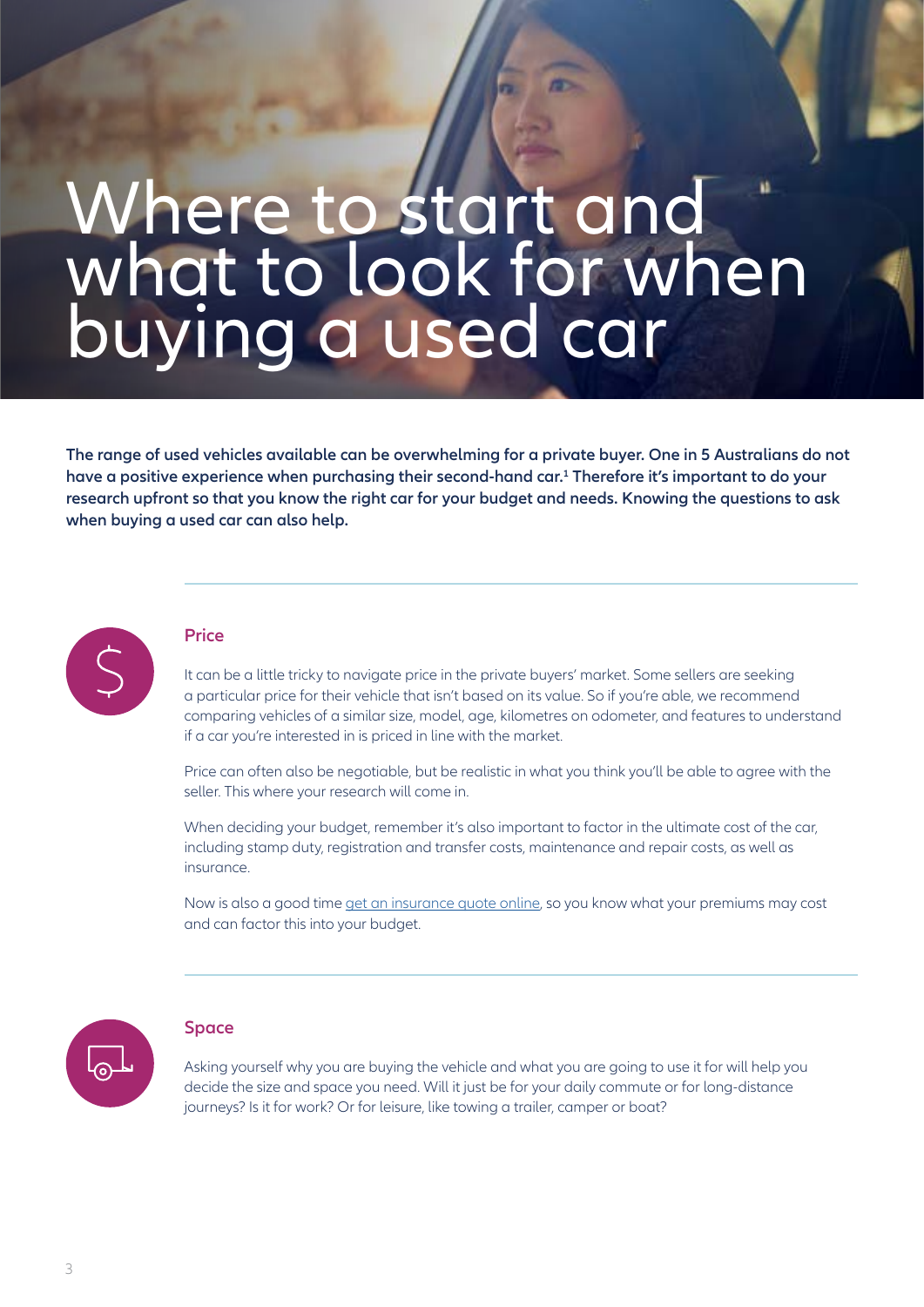

#### **Safety**

You won't be able to work out the full safety features of the vehicle until you see it in person and inspect its paperwork (including service history), but a good 'for sale' listing should clearly outline the safety features. These can be airbags, seat belts, overspeed warnings, lane departure warnings, and stability control. [New technology](https://www.allianz.com.au/car-insurance/news/new-technology-in-cars) and features in cars continue to advance and many cars are becoming safer and smarter. However these features can also have an impact on your repair costs, so it's important to factor this into your decision.



#### **Fuel economy**

Fuel economy means getting the most distance in your car from its tank of fuel. You might assume that more-expensive vehicles will have the best fuel economy, but that isn't always the case and there are many affordable options that offer great fuel efficiency. The age of the car will also likely impact its fuel economy. Older cars can have lower fuel efficiency; but to offset this, an older car's price point may be lower. One in 5 Australians opt for second-hand vehicles as a more sustainable option.

Another point to consider is the environmental impact of your car.<sup>1</sup> The <u>Australian Government's</u> [Green Vehicle Guide](https://www.greenvehicleguide.gov.au/) allows you to compare the environmental performance of cars before making a final decision.

When researching online, it's important to watch out for any scams, such as fake websites or listings that may list deals too good to be true. Consumer advocacy group CHOICE offers more information about [how to spot](https://www.choice.com.au/electronics-and-technology/internet/internet-privacy-and-safety/articles/online-scams-and-how-to-avoid-them?gclid=EAIaIQobChMIqcDC57Da8wIVyZ1LBR0K3gvVEAAYASAAEgJrdPD_BwE )  [and avoid online scams](https://www.choice.com.au/electronics-and-technology/internet/internet-privacy-and-safety/articles/online-scams-and-how-to-avoid-them?gclid=EAIaIQobChMIqcDC57Da8wIVyZ1LBR0K3gvVEAAYASAAEgJrdPD_BwE ).

*"If you fnd the research stage confusing or difcult or are worried about potential scams, we recommend visiting a dealer who can help you to explore your options."* 

– Michael Winter, Chief General Manager, Consumer of Allianz Australia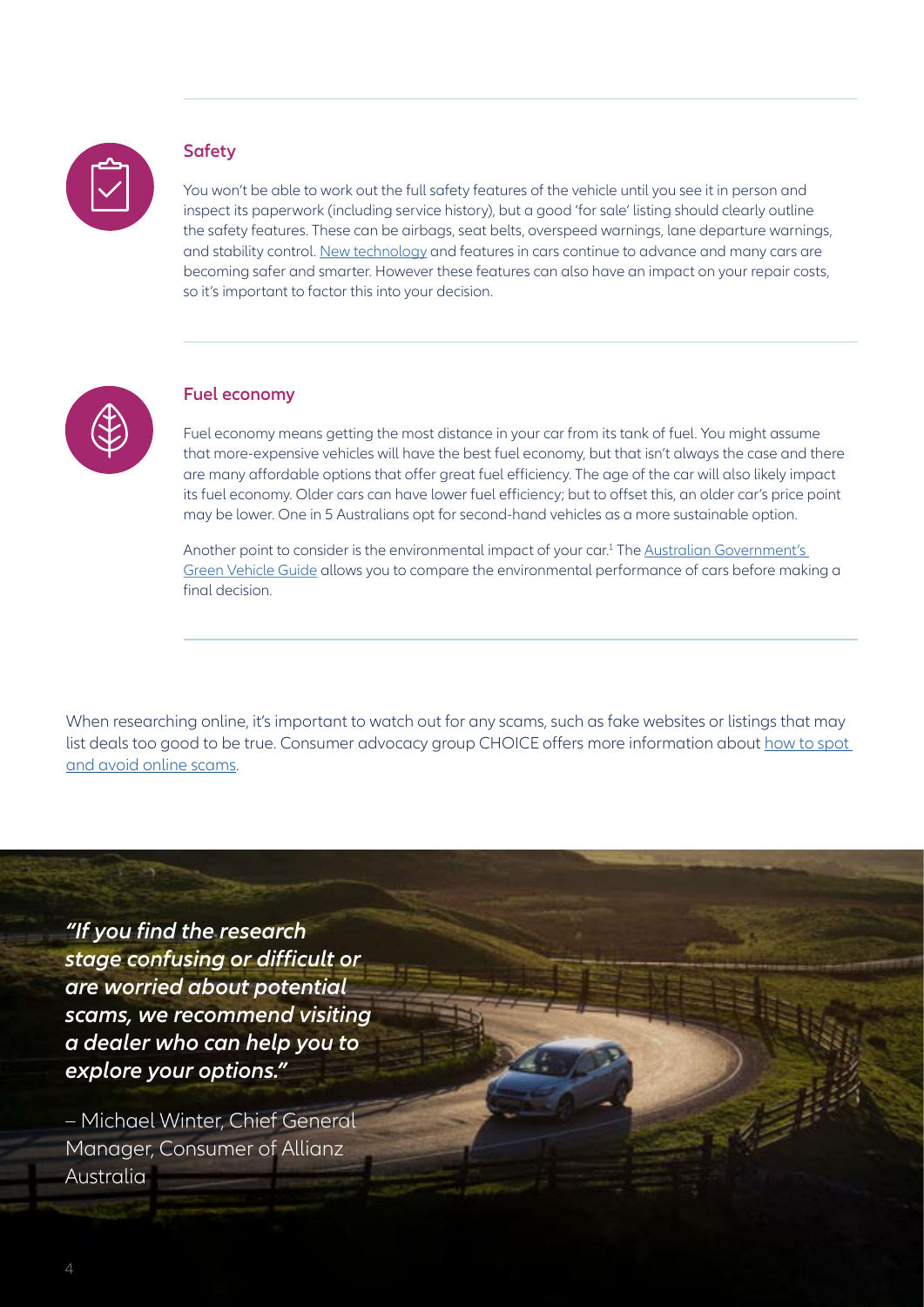## What to do when you're at a private car inspection

Only half of Aussies who purchased a second-hand car privately inspected it in person,<sup>1</sup> however **this is a really important step to ensure you can check the quality of the vehicle, make sure it's the one you want, and avoid any long-term issues.** 





## **Inspecting the interior of the vehicle**

- ✓ Check the seats, carpets, interior plastics for stains and damage that wasn't disclosed and don't match the history and age of the vehicle
- ✓ Check the seat belts' locking mechanisms work, as these are the fundamental safety features.
- ✓ Ensure mirrors, visors and headrests are secure. Loose internal attachments can distract drivers and be dangerous on the road.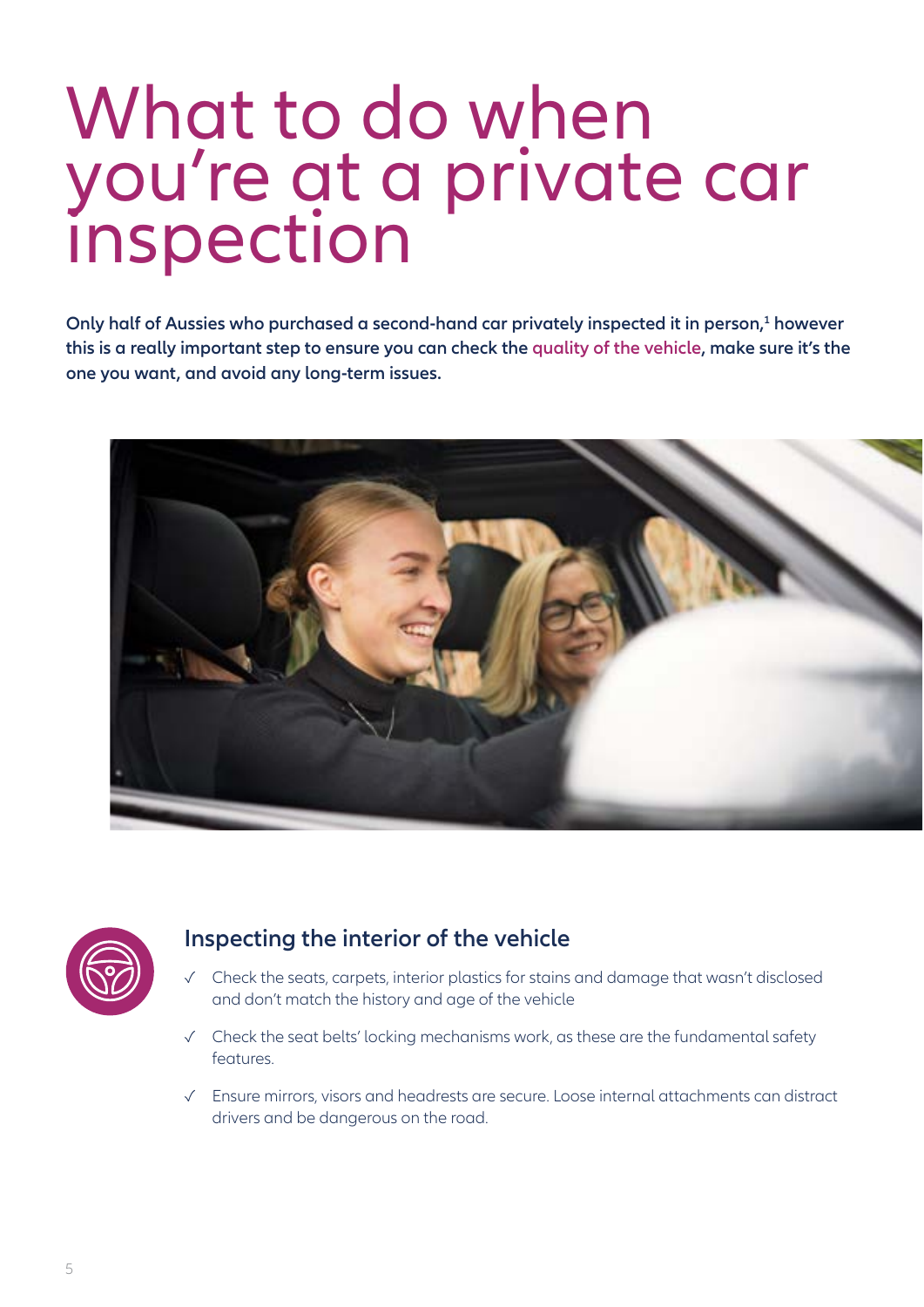

### **Inspecting the exterior of the vehicle**

- ✓ Inspect the panels for accident damage. Sometimes it's not always obvious so look for larger than normal gaps between panels, such as around the bonnet and bumpers.
- ✓ Check the paint for chips, fading, dents and any signs of rust. Rust can occur if the previous owner did not wash the car often enough, which can be a warning sign for other parts of the vehicle.
- ✓ Ensure all doors, the bonnet and the boot open and close smoothly, latch completely and form a waterproof seal.
- ✓ Check all windows fully roll up and down.



- ✓ Examine the tyres (including the spare) to ensure more severe issues are not hiding in plain sight. The legal minimum tread for tyres in Australia is 1.6mm.<sup>2</sup> Excessive wear can indicate bad driving practices. Uneven wear can suggest misaligned wheels or a bent frame. Being vigorous here can also help delay the cost of when your regular tyre replacement rolls around.
- ✓ Look around, under and inside the bonnet for coolant, oil or power-steering fuid leaks. Coolant leaves light-coloured residue, usually around the radiator cap and on the radiator. You'll often identify oil leaks from stains on the driveway or street under the car.

If you buy a car privately, be conscious that no dealer guarantees are provided so you will be liable if you find a fault after the vehicle is purchased. Do a [Personal Property Security Register \(PPSR\) check a](www.ppsr.gov.au)head of purchase to ensure the car is not encumbered, stolen or deregistered.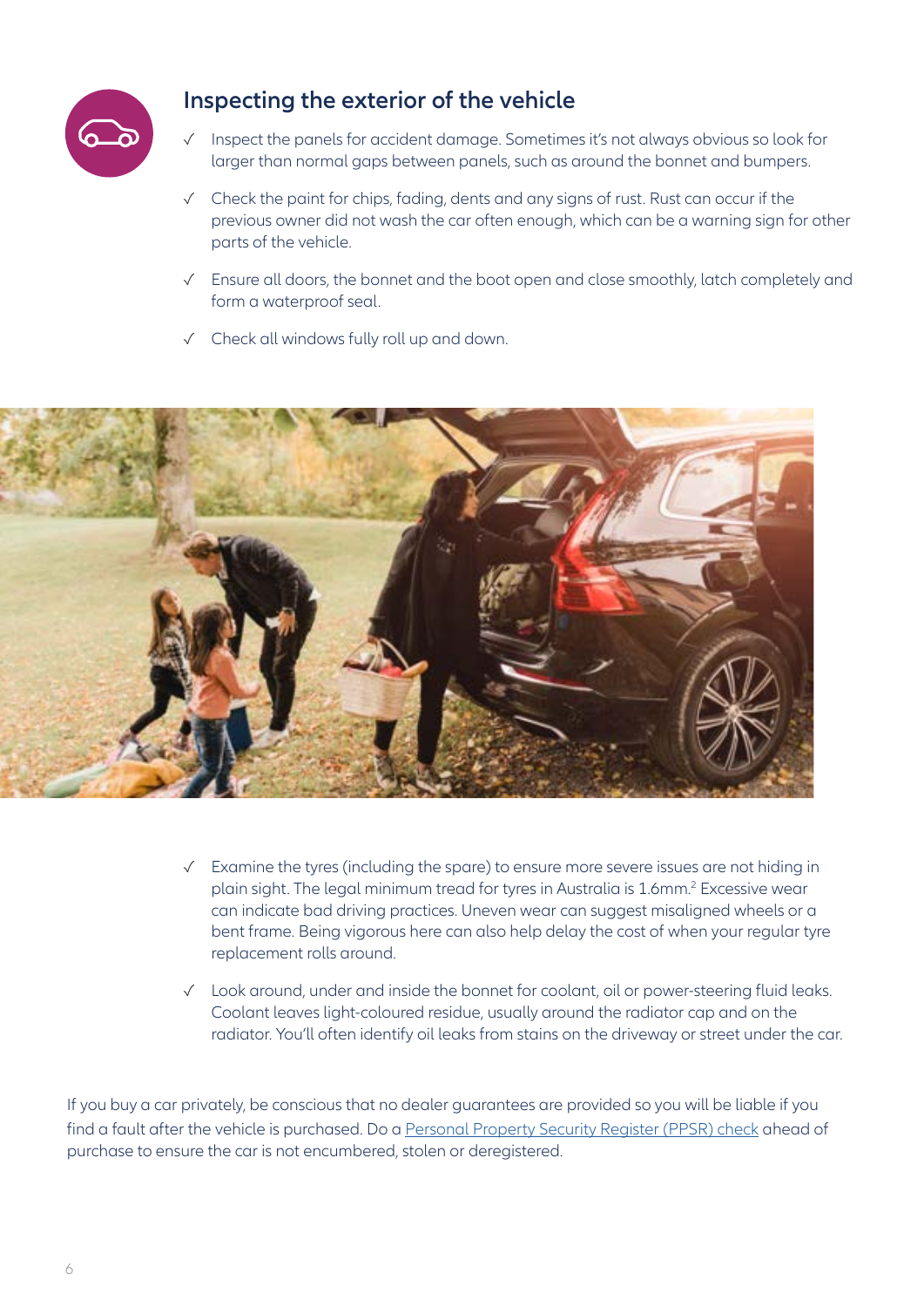



### **Taking the car for a test drive**

30% of Aussies bought their second-hand car without doing a test drive. $^1$  However, a test drive is one of the most important steps in buying any car as it can expose issues with the vehicle that are not able to be identified when it is parked and stationary.

Things to check include:

- ✓ When you first switch on the ignition, check the car starts in an orderly fashion. It should start immediately and without any loud or unusual noises.
- ✓ Before you set off on the test drive, ensure all external lights are working (including high beam and brake lights) and the exhaust fumes aren't a strange colour, amount or a noise.
- ✓ Check the dashboard while the engine is running and look for any warning lights or the temperature gauge indicating internal issues.
- ✓ While you're on the road, consider whether the drive is more work or clunkier than expected. Is the car pulling to one side? Are the brakes and clutch smooth? Is it easy to manoeuvre the vehicle? When the car is idling is the engine running quietly?
- ✓ Also check all additional features are working: air conditioning, stereo, phone pairing, cruise control, reverse camera, or automated parking.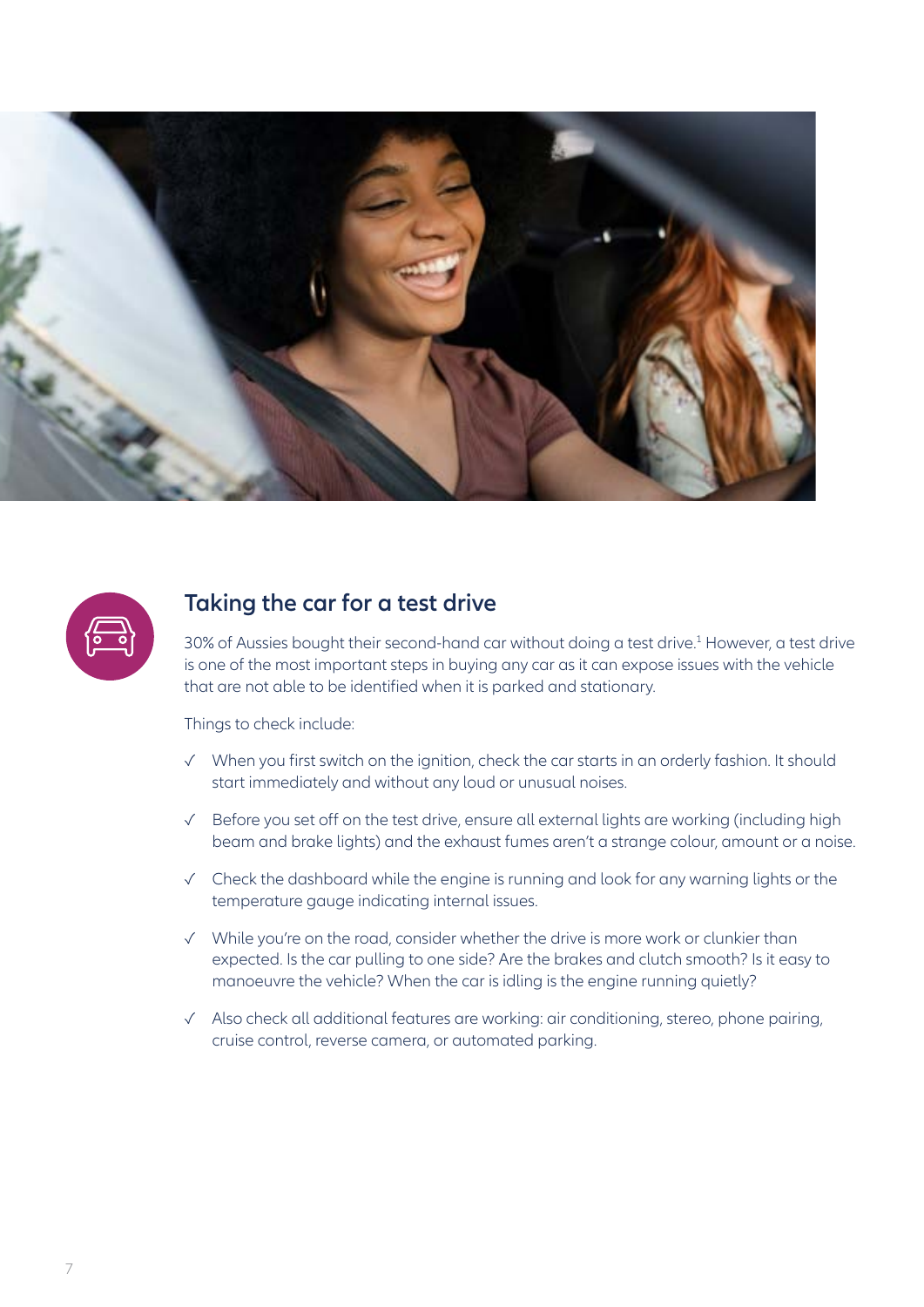

## **Checking if the paperwork is in order**

Once you're happy the car is in good working order, it's time to go over its paperwork.

- $\sqrt{\phantom{a}}$  The vehicle identification number (VIN) is a unique 17-character code that can be used in tracking recalls, registrations, warranties and thefts. It's important to check that the VIN matches the car's registration papers. The VIN is usually found on a silver plate in one of the rear corners of the engine compartment.
- ✓ It's also important to establish the ownership of the vehicle by checking the seller's licence details against the registration papers.
- ✓ Next up is the service history. The owner should have a log book of the car's servicing. The entries should be date-stamped and signed by the mechanical provider. Be wary of missing or incomplete information.



- ✓ There should also be a record of any repairs, whether the car has been previously written off (listed as a total loss and cannot be re-registered), if the odometer reading is accurate, and whether the car has ever been listed as stolen. Some states also require private sellers to provide buyers a certificate of roadworthiness, so check your roads and automotive services office beforehand
- ✓ You should also check the car's history through your state's roads and automotive services office, which will detail if and why the vehicle was written off, its registered operators and past use, i.e. as a taxi or hire car.
- ✓ You should also complete a [PPSR check](https://www.ppsr.gov.au/) for fnance owing on the car. If the owner has money owing on the car they might not be upfront with you about it – leaving you, the new owner to take on the debt.

If possible, have the car inspected by a qualified and independent mechanic before you buy it, and if you're not confdent, it can help to take a friend or family member who knows more about cars with you. If any of the tests don't check out – walk away. One small indication of wear and tear could actually indicate more extensive (and expensive) damage.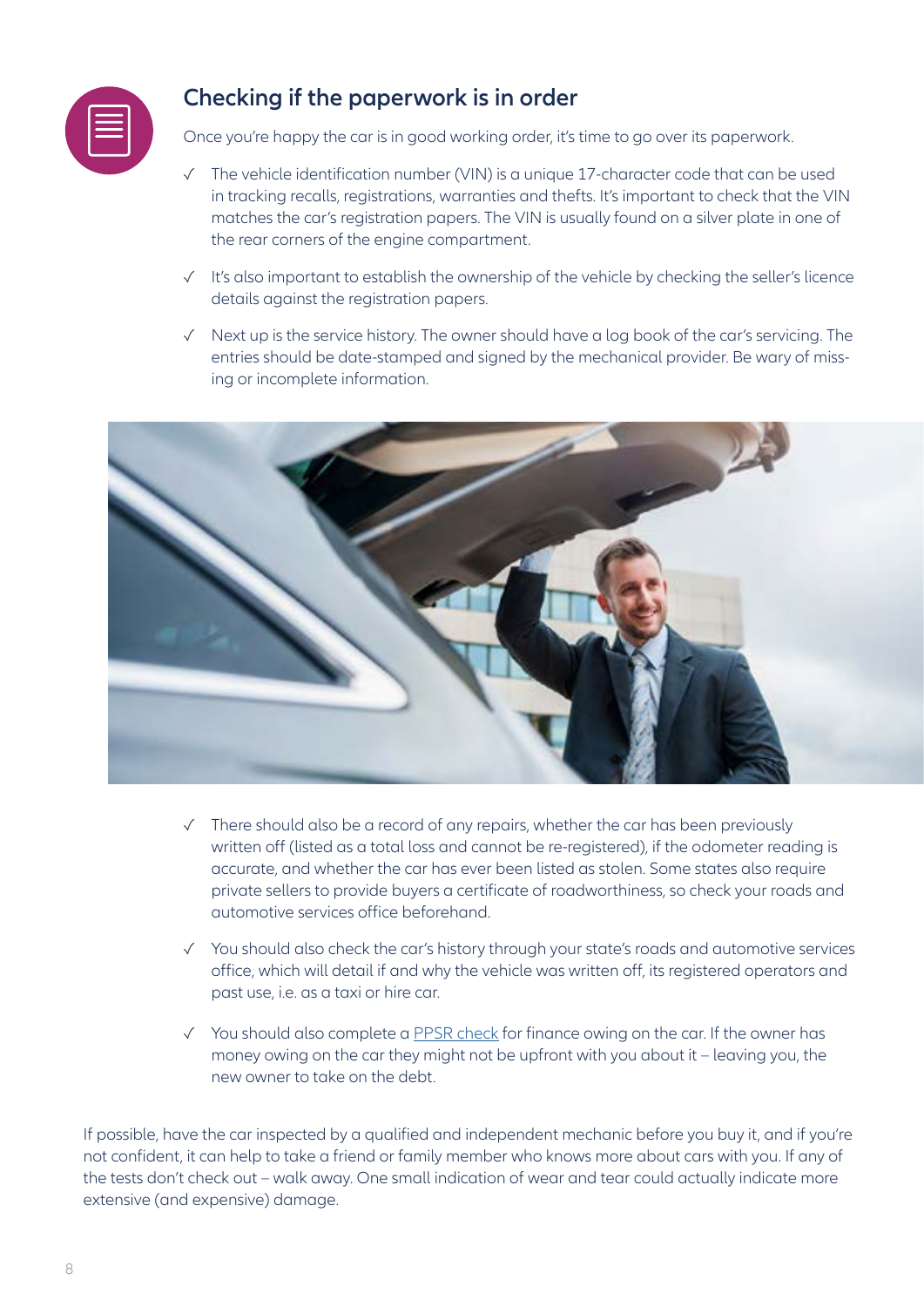## What to do when you're buying a car privately



### **Funds Transfer**

You can pay a small deposit to secure the vehicle while you finalise the change in ownership. From there, agree with the seller on how to proceed with payments. Keep in mind that confirmation you have paid in full, such as bank transfer receipts, can help protect you in the future.



#### **Insurance**

Insurance for used cars is important and you need to consider and review what insurance you might need, particularly [Comprehensive Third Party Insurance \(CTP\)](https://www.allianz.com.au/ctp-insurance/) for those living in New South Wales, Queensland and South Australia.

Generally, CTP insurance covers your liability and the liability of anyone else who drives your vehicle for injuries you or they may have caused to other road users in a motor accident. In certain states, CTP insurance may also offer limited benefits to the driver of your vehicle (including yourself) if injured but at fault in a motor vehicle accident. CTP insurance is required before you can register your vehicle.

CTP insurance does not cover damage to your vehicle, other vehicles, or property. You should also consider what other insurance you might need, such as [Comprehensive Car Insurance](https://www.allianz.com.au/car-insurance/comprehensive-car-insurance.html), which covers accidental loss or damage to your car and to other people's cars or property; or [Third Party Property](https://www.allianz.com.au/car-insurance/third-party-property-damage-car-insurance.html)  [Damage Insurance,](https://www.allianz.com.au/car-insurance/third-party-property-damage-car-insurance.html) which covers accidental damage you cause to other people's cars or property. If you are using the car for work purposes, you may also want to consider [Commercial Vehicle](https://www.allianz.com.au/business/business-insurance/commercial-motor-vehicle/)  [Insurance.](https://www.allianz.com.au/business/business-insurance/commercial-motor-vehicle/)

If you have comprehensive cover on an existing car, you will need to add your new vehicle to your policy until you sell or trade your old vehicle. Once it's sold, you can cancel it off your policy and your premium will be adjusted.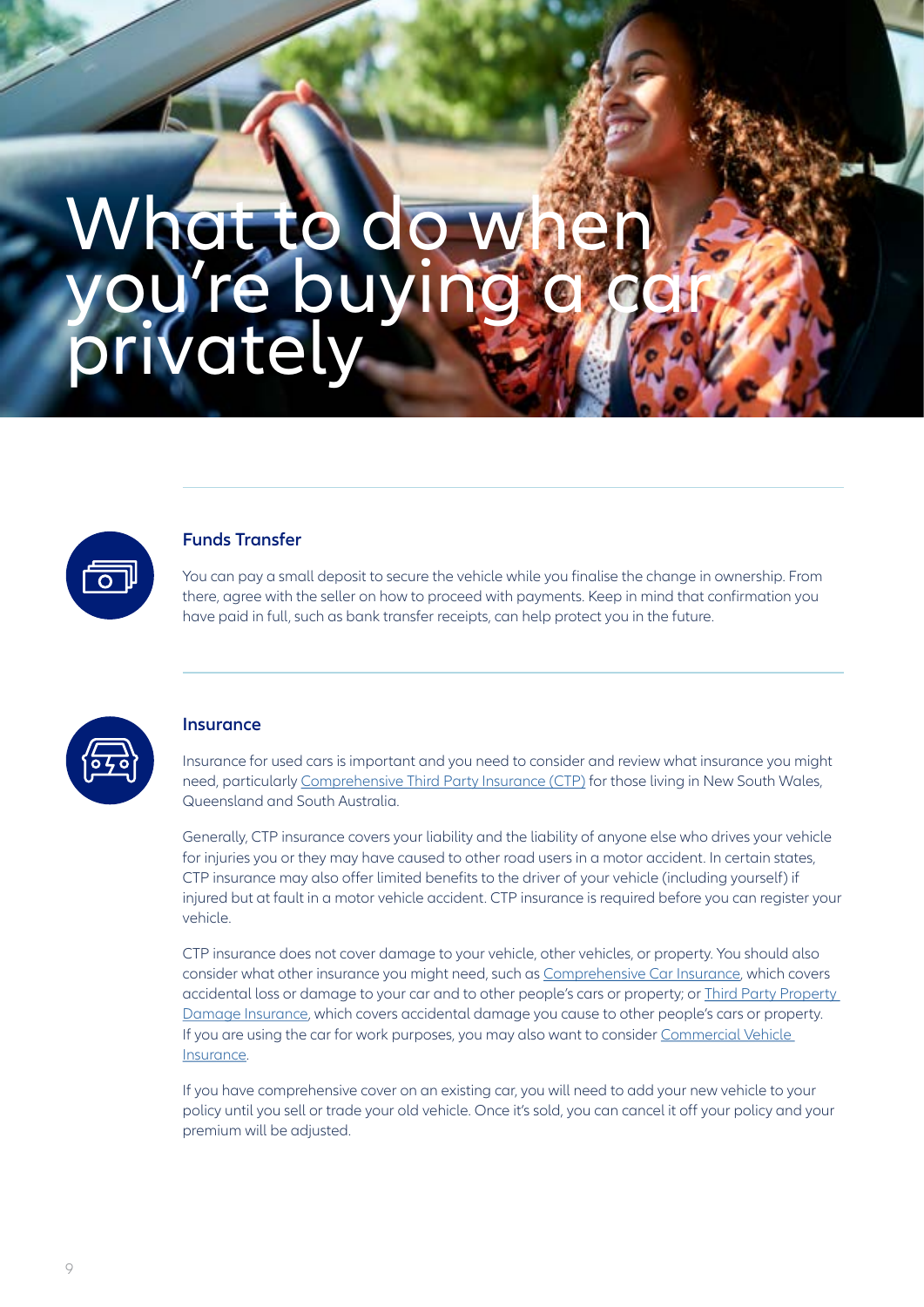

#### **Rego Transfer**

If the car is currently registered, the new owner must transfer car registration within 14 days from the date of purchase. If the car has been unregistered for more than three months, you'll be left with the additional fee of re-registering.

Check the value of the stamp duty you will have to pay on the car, and the process, by visiting your state's roads and automotive services office (Check here for [NSW,](https://www.service.nsw.gov.au/services/driving-and-transport) [VIC](https://www.vicroads.vic.gov.au/), [ACT,](https://www.accesscanberra.act.gov.au/s/transport) [TAS,](https://www.transport.tas.gov.au/) [SA](https://www.sa.gov.au/topics/driving-and-transport), [WA](https://www.transport.wa.gov.au/index.asp), [NT](https://nt.gov.au/driving) and [QLD\)](https://www.qld.gov.au/transport). And while you're at it, remember to change any registration with Tolls and e-Tags.



### **The Handover**

When you're picking up the vehicle, ensure you're receiving all sets of keys.

Make sure all registration paperwork is in order and all necessary signatures are received. Request the originals of all paperwork regarding the car – never settle for photocopies.

## *"Insurance helps to protect you and others on the road, so it is important to make sure you're covered before driving away."*

– Michael Winter, Chief General Manager, Consumer of Allianz Australia

When buying a car privately, there is no warranty on the vehicle – so make sure everything is in order before purchasing and driving away with your new used car.

If you are worried about warranty, visit a reputable dealer for advice and information on dealer guarantee and warranty options.